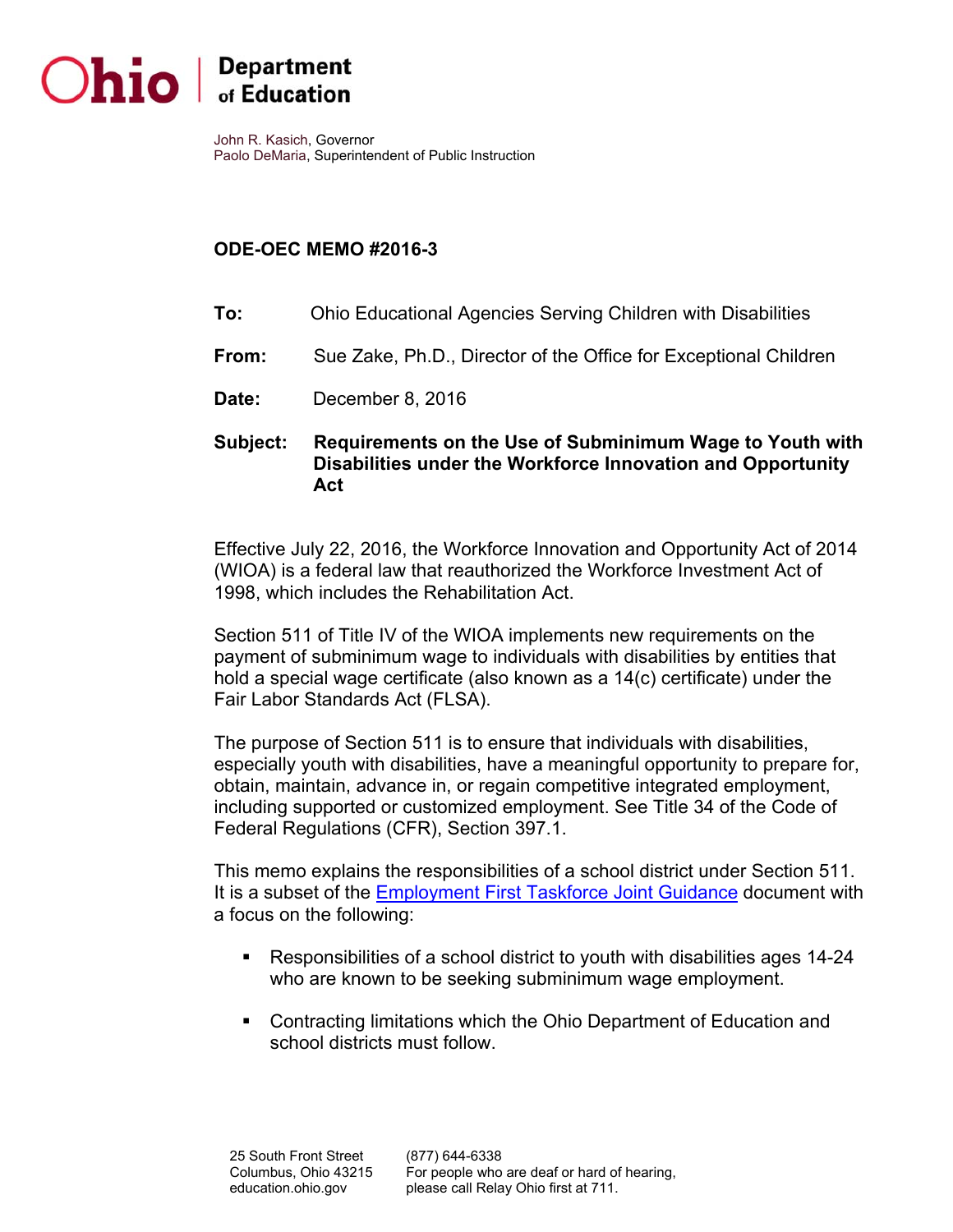## **Responsibilities of a school district to youth with disabilities who are known to be seeking subminimum wage employment**

As appropriate, upon request, school districts must provide the proper documentation for a youth who is seeking subminimum wage employment. See 34 CFR 397.30. The Opportunities for Ohioans with Disabilities (OOD) is the designated State unit for obtaining this documentation and providing it to the youth seeking subminimum wage employment.

Before a youth with a disability can be paid a subminimum wage under a 14 (c) certificate, three steps must be completed. One of these required steps is to obtain documentation that pre-employment transition services as defined by WIOA or transition services under the Individuals with Disabilities Education Act (IDEA) have been completed. As a result, OOD may contact a school district and ask for documentation to show that a youth has completed transition services within the Individualized Education Program (IEP)

When requested, the school district must either

- **Provide documentation of completed transition services within the IEP;** or
- Provide documentation that the youth or, as applicable, the youth's parent/guardian refuses (through informed choice) participation in transition services.

The proper documentation provided must:

- **If** Include a cover sheet that itemizes the documentation; and
- Contain, at a minimum, the following:
	- $\circ$  Youth's name:
	- o Description of the transition service or activity completed/refused within the IEP. If transition services were refused, a reason for the refusal;
	- $\circ$  Name of the provider of the required service or activity;
	- o Date that the required service or activity was completed/refused;
	- o Signature of educational personnel documenting completion/refusal of the required service or activity;
	- o Date of signature;
	- o Signature of educational personnel transmitting documentation to OOD; and
	- o Date and method (e.g., hand-delivered, faxed, mailed, e-mailed, etc.) by which the documentation was transmitted to OOD or the youth.